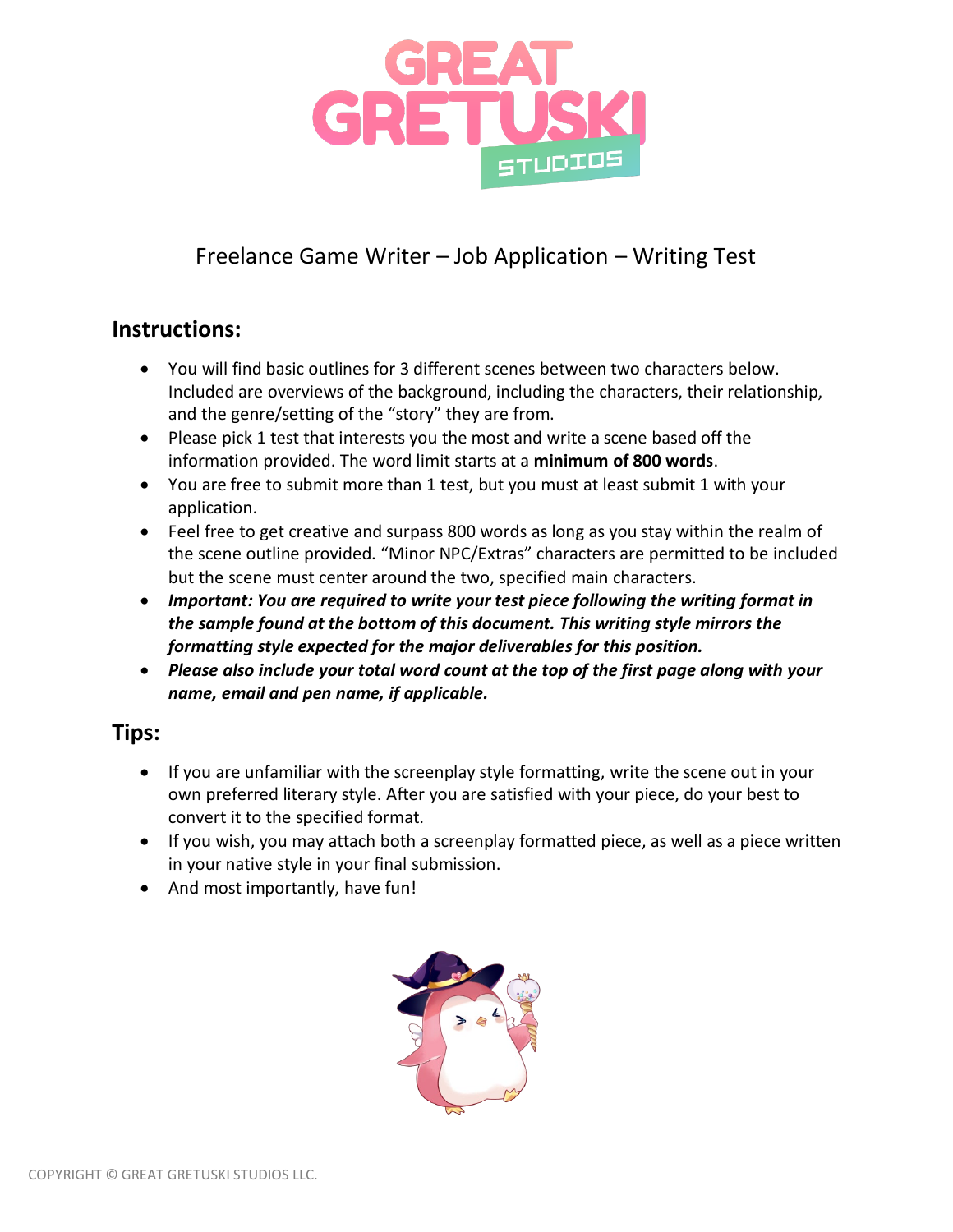### **Writing Test**

### **Test 1 – "Wedding Night Woes" (Adventure/Romance)**

- **Story Background:** After running away the night before her arranged marriage, Scarlette disguises herself as a man in order to sneak aboard a passenger ship heading out for the next continent over. However, her hopes for a new life are dashed as shortly after departing, the ship is attacked and overtaken by another ship. In the midst of the chaos, Scarlette hides in a barrel, but is rendered unconscious when she accidentally hits her head.
- **Scene Summary:** As she wakes up and peeks out of the barrel, Scarlette no longer finds herself on board a dingy, smelly and crowded passenger ship, but abroad a glamorous and impregnable imperial convoy. Her eyes widen and her blood runs cold when she catches sight of the captain of the ship ordering his men to check the contents of each barrel, including the one she's currently hiding in. However, that's not her biggest concern.

Next to the captain stands Valtice, the handsome tyrant king of a neighboring kingdom… and the man she was supposed to be marrying today.

- **Story keywords:** Pirates, enemies to lovers, slow burn
- **Story Setting:** In the golden age of the pirates, near a fictious European kingdom

### **Test 2 – "Encounters In The Forest" (Fantasy/Romance)**

- **Story Background:** After moving away from the city and into a lush, rural valley, Seraphina finds herself working at a local flower shop in her new town. Assigned with the task of foraging the forest to find a specific flower needed to complete an order, she arrives at a secluded forest lake and spots the flower she's looking for growing along the edge of the water. As she carefully picks the flowers she needs, she notices ripples flowing towards her. Turning her gaze upward, she spots a large, majestic buck drinking from the lake across the way from her. Her breath is taken away as she stares at the beautiful creature, watching as vines and flowers seem to sprout forth from his horns.
- **Scene Summary:** A few days later, she returns to the forest hoping to catch sight of the beautiful animal again, but she has no luck. Deciding the weather is too pleasant to ignore, she decides to take a nap under a large oak tree. When she awakens, she finds the majestic buck standing in front of her.

After warming him up to her by coaxing him with a snack she brought, she manages to get close enough to pet him. As she strokes his fur, a bright light envelops the animal and he transforms into a beautiful man right before her eyes. The mysterious man wears a knowing, patient smile, and introduces himself as "Eden, The Lord of the Land".

- **Story keywords:** Fantasy, spirits and fairies, magical, shapeshifting
- **Story Setting:** In the modern era, inside of a mystical forest in a rural valley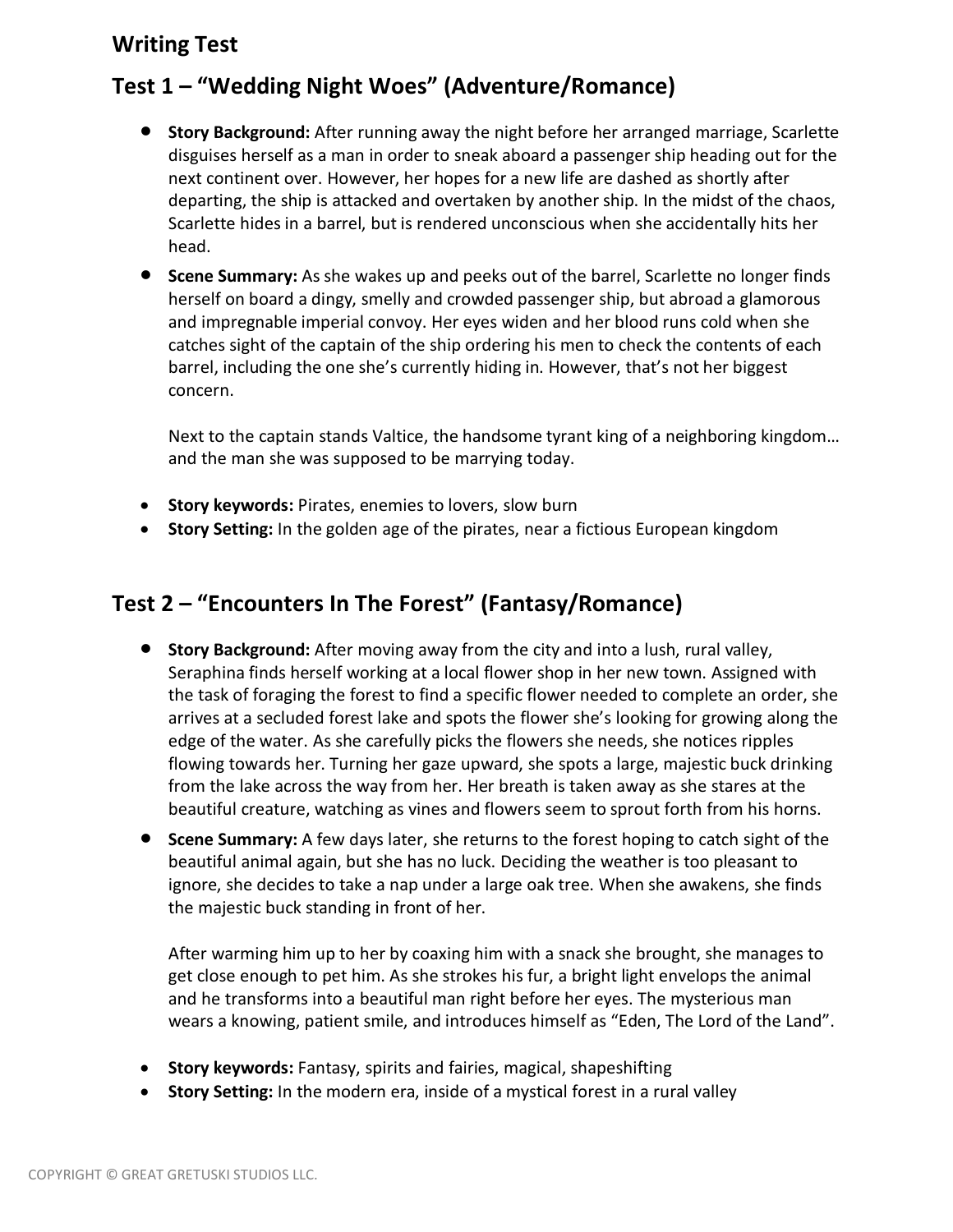## **Test 3 – "Taxi Troubles" (Comedy/Romance)**

- **Story Background:** Julie, a budding journalist, is having a hard time finding a decent job after graduation. After a whole day of failed job interviews, she's trudging back to her apartment when a torrential downpour seems to start out of nowhere. Cursing her luck, all she can do is run down the street in her heels while getting soaked to the bone. After a few minutes, she manages to spot a taxi nearby and without a second thought, she hops inside to seek shelter from the rain. As she looks up, she meets the eyes of a perplexed taxi driver and realizes another passenger already has the back seat occupied. The passenger, an attractive businessman named Maverick, raises an eyebrow at her and informs her this cab is already taken.
- **Scene Summary:** Julie apologizes for intruding, but just as she's about to leave, a loud clap of thunder rings out. Scared of lightning, she sheepishly turns around and flashes him an apologetic smile. "Sorry, but can we share?" The man sighs as he glances back at his paperwork. "Do as you wish." Despite looking quite attractive, he doesn't come off as the friendly type.

After a few minutes, Julie's eyes light up when she realizes they'll be approaching the front of her apartment just a short distance away. Relief courses through her at the thought of finally getting home and bringing an end to this long day… However, in one swift movement, the man next to her hands the taxi driver an address that's on the opposite side of town, insisting he's in a hurry and can't afford any further delays.

- **Story keywords:** Comedy, opposites attract, witty arguments, office romance
- **Story Setting:** In the late 1980s, on a fictitious street in San Francisco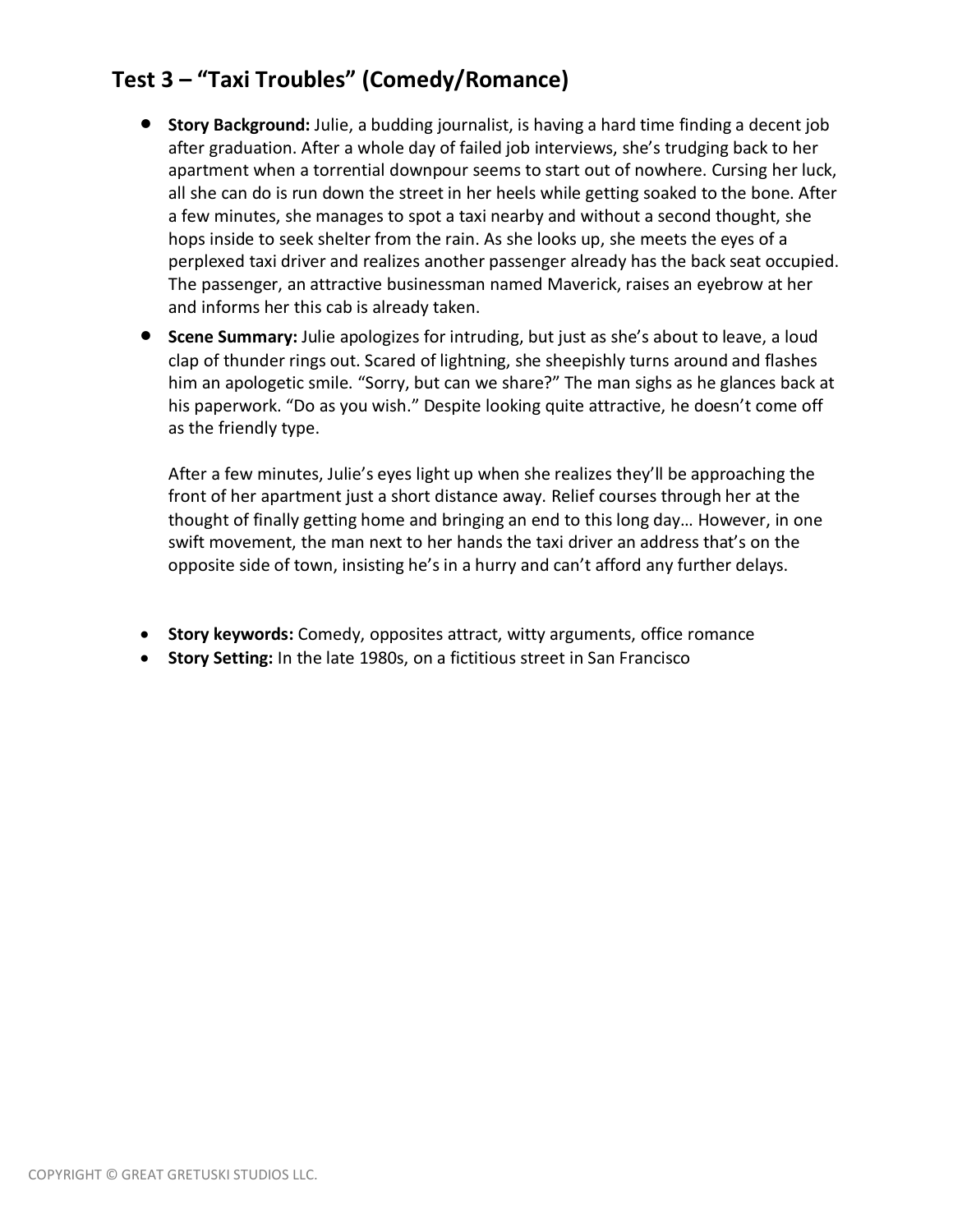### **Writing Format Sample**

Attached is a sample script to be followed as a template for the writing format for this test.

- **Point of View: First Person / Font: Courier, 12 Point Size**
- **Scene Heading Label = [States the background/where the scene is taking place]**
- **Speaker Label = [States the speaker who is currently talking]**
- **Dialogue Label = [Used for lines of dialogue only; under applicable speaker]**
- **Action Label = [Used for narrative, action text or anything that isn't dialogue]**
- **Tag Label =[Used for speaking tags. Are they thinking, screaming, whispering, etc?]**

PROLOGUE 'LOVE SPELL: WRITTEN IN THE STARS'

MORNING - TOWN STREET **Scene Heading Label** 

The sun's early rays peek out over the hills of Pastoria town, a small sub-urban gem nestled between the mountain and the sea. As light paints streaks of pastel across the sky, it signals the start of a brand new day. Action Text

I can't help but stifle a loud yawn as I close the door to my apartment and head out on my morning commute.

> **Speaker Label** l MC i

Ugh...I stayed up last night reading too many manga. Class is gonna be so killer today...

My thoughts linger to the heart-wrenching romantic adventure that kept me up all night yesterday as I start my journey to the town's local university.



Dialogue Label

As I walk through my usual commute, I retrace steps that I've taken many times before, but it all seems a bit different than usual today under the morning sun's glow. Heart-shaped decorations and advertisements for couples seem to have sprouted overnight outside many shops and streets, signaling the coming of one of the town's local festivals. My eyes follow various couples walking hand in hand, sharing coffee, looks and stifled giggles.